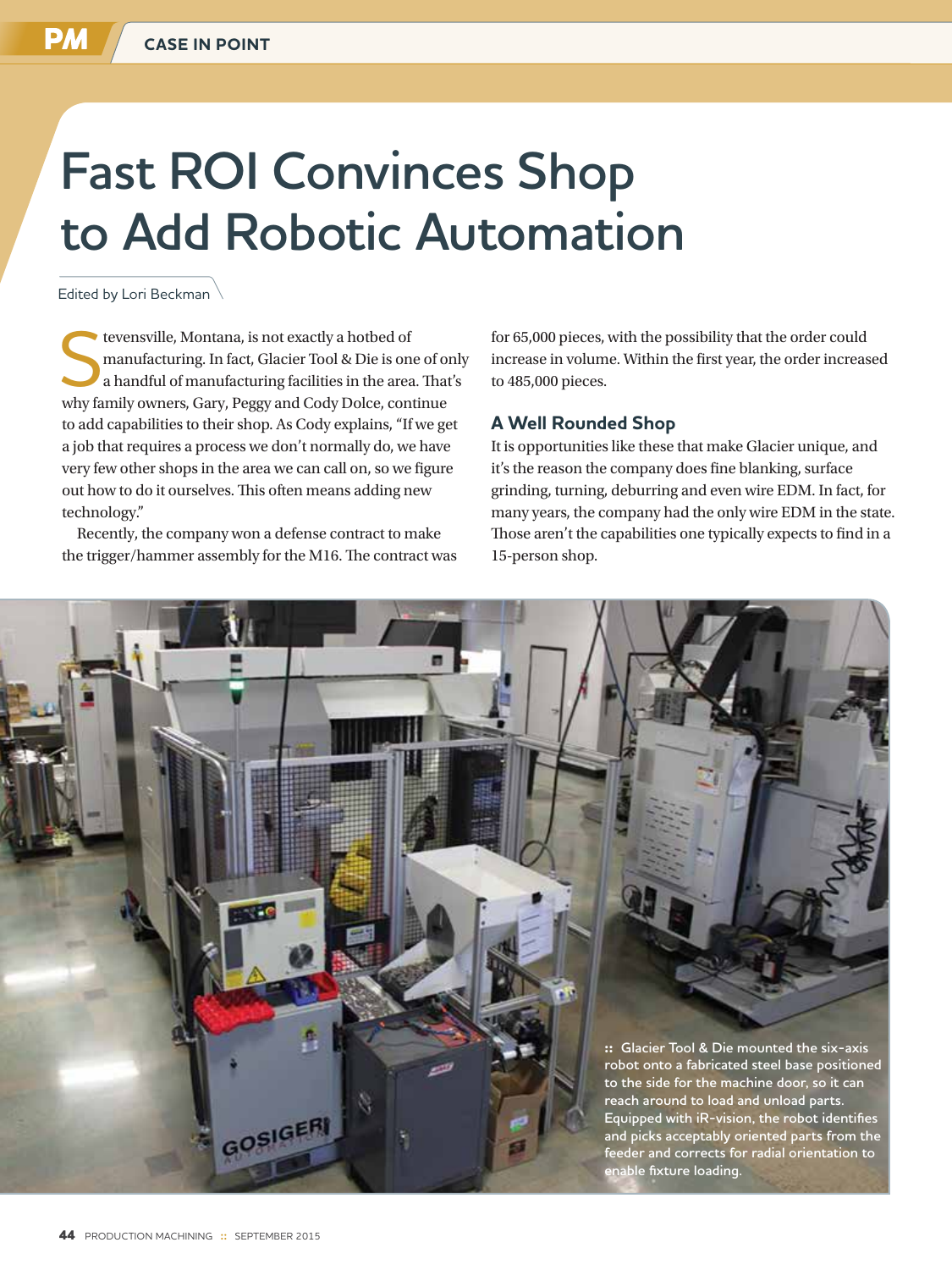

**:: The robot indexes the parts through the nests, loading a blank and unloading a finished part after each machine cycle, and depositing the finished parts onto a conveyor belt.** 

In business since 1980, Glacier co-founder, Gary Dolce, was an early adopter of CNC machining, and when he learned that the U.S. government was looking for defense contractors to make parts for the M16 rifle, he decided to go after a contract. He bought an AR-15 rifle (the non-military predecessor to the M16), dismantled it and decided which parts he could make. He won the contract, and Glacier instantly evolved from a tool and die shop into a CNC production facility.

#### **Pump up the Volume**

Although Glacier Tool had built a number of custom fixtures, and production was running smoothly for the trigger/ hammer assembly for the M16, the increased demand from his customer concerned Cody. "The additional volume placed a heavy demand on the equipment and our employees. It required two dedicated VMCs and three employees over two shifts," Cody says. "I quickly realized we needed to find a way to meet production demands, make it easier on the operators and reduce the overall cost per part."

That's when they decided to explore automating the process with a FANUC robot they previously purchased, **REDUCE PREP-TIME AND GET TO FINAL PRODUCTION QUICKER. WITH DIX MACHINE-READY BLANKS, YOU'RE READY TO GO**



**DIXMETALS.COM/NEW – 888-810-9660**